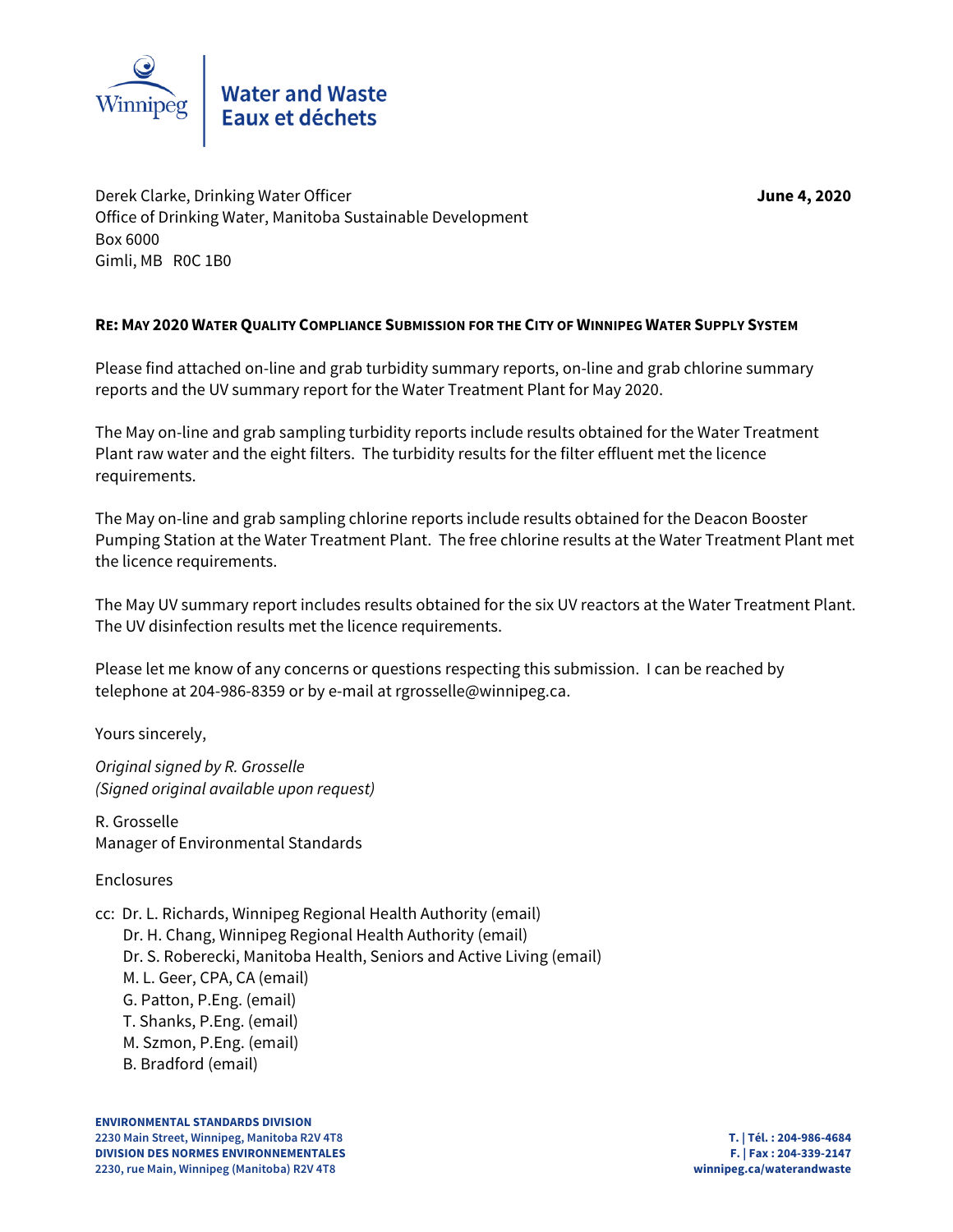

### **CITY OF WINNIPEG**WATER AND WASTE DEPARTMENT

## WATER SERVICES WATER TREATMENT PLANT TURBIDITY ON-LINE MONITORING REPORT

|                                                                                                                                                                                                   | May 2020 Turbidity (NTU) |           |                     |           |                                   |           |                                   |           |                                   |           |                                 |           |                                   |           |                                   |           |                       |
|---------------------------------------------------------------------------------------------------------------------------------------------------------------------------------------------------|--------------------------|-----------|---------------------|-----------|-----------------------------------|-----------|-----------------------------------|-----------|-----------------------------------|-----------|---------------------------------|-----------|-----------------------------------|-----------|-----------------------------------|-----------|-----------------------|
|                                                                                                                                                                                                   | Raw                      | Filter #1 |                     | Filter #2 |                                   | Filter #3 |                                   | Filter #4 |                                   | Filter #5 |                                 | Filter #6 |                                   | Filter #7 |                                   | Filter #8 |                       |
| Date                                                                                                                                                                                              | Avg                      | Avg       | Max                 | Avg       | Max                               | Avg       | Max                               | Avg       | Max                               | Avg       | Max                             | Avg       | Max                               | Avg       | Max                               | Avg       | Max                   |
| 1/05/2020                                                                                                                                                                                         | 0.74                     | 0.03      | 0.05                | 0.02      | 0.04                              | 0.03      | 0.05                              | 0.04      | 0.08                              | 0.00      | 0.04                            | 0.02      | 0.04                              | 0.04      | 0.11                              | 0.06      | 0.09                  |
| 2/05/2020                                                                                                                                                                                         | 0.81                     | 0.07      | 0.22                | 0.04      | 0.19                              | 0.04      | 0.22                              | 0.05      | 0.18                              | 0.00      | 0.08                            | 0.02      | 0.08                              | 0.05      | 0.16                              | 0.05      | 0.11                  |
| 3/05/2020                                                                                                                                                                                         | 0.83                     | 0.06      | 0.11                | 0.04      | 0.06                              | 0.03      | 0.09                              | 0.08      | 0.12                              | 0.00      | 0.03                            | 0.04      | 0.07                              | 0.10      | 0.12                              | 0.06      | 0.11                  |
| 4/05/2020                                                                                                                                                                                         | 0.79                     | 0.05      | 0.10                | 0.02      | 0.06                              | 0.03      | 0.07                              | 0.12      | 0.17                              | 0.00      | 0.02                            | 0.04      | 0.08                              | 0.09      | 0.16                              | 0.10      | 0.14                  |
| 5/05/2020                                                                                                                                                                                         | 0.94                     | 0.04      | 0.06                | 0.02      | 0.04                              | 0.05      | 0.07                              | 0.10      | 0.19                              | 0.00      | 0.03                            | 0.04      | 0.08                              | 0.06      | 0.15                              | 0.03      | 0.12                  |
| 6/05/2020                                                                                                                                                                                         | 1.05                     | 0.04      | 0.10                | 0.03      | 0.06                              | 0.04      | 0.09                              | 0.11      | 0.20                              | 0.00      | 0.05                            | 0.05      | 0.12                              | 0.04      | 0.07                              | 0.02      | 0.06                  |
| 7/05/2020                                                                                                                                                                                         | 0.98                     | 0.04      | 0.11                | 0.02      | 0.07                              | 0.04      | 0.10                              | 0.15      | 0.19                              | 0.00      | 0.05                            | 0.04      | 0.09                              | 0.05      | 0.10                              | 0.02      | 0.06                  |
| 8/05/2020                                                                                                                                                                                         | 0.98                     | 0.03      | 0.10                | 0.01      | 0.05                              | 0.04      | 0.09                              | 0.06      | 0.18                              | 0.01      | 0.03                            | 0.04      | 0.09                              | 0.04      | 0.09                              | 0.03      | 0.06                  |
| 9/05/2020                                                                                                                                                                                         | 0.95                     | 0.04      | 0.06                | 0.01      | 0.04                              | 0.04      | 0.08                              | 0.04      | 0.10                              | 0.00      | 0.04                            | 0.04      | 0.09                              | 0.03      | 0.10                              | 0.02      | 0.06                  |
| 10/05/2020                                                                                                                                                                                        | 1.00                     | 0.03      | 0.08                | 0.01      | 0.04                              | 0.03      | 0.09                              | 0.04      | 0.08                              | 0.00      | 0.02                            | 0.05      | 0.10                              | 0.04      | 0.07                              | 0.02      | 0.06                  |
| 11/05/2020                                                                                                                                                                                        | 0.98                     | 0.03      | 0.09                | 0.01      | 0.05                              | 0.03      | 0.07                              | 0.06      | 0.10                              | 0.00      | 0.02                            | 0.04      | 0.10                              | 0.05      | 0.11                              | 0.03      | 0.06                  |
| 12/05/2020                                                                                                                                                                                        | 0.97                     | 0.04      | 0.06                | 0.01      | 0.05                              | 0.04      | 0.05                              | 0.02      | 0.10                              | 0.00      | 0.06                            | 0.04      | 0.09                              | 0.04      | 0.15                              | 0.03      | 0.09                  |
| 13/05/2020                                                                                                                                                                                        | 0.87                     | 0.05      | 0.10                | 0.01      | 0.03                              | 0.03      | 0.07                              | 0.01      | 0.05                              | 0.00      | 0.03                            | 0.04      | 0.10                              | 0.04      | 0.12                              | 0.03      | 0.06                  |
| 14/05/2020                                                                                                                                                                                        | 0.89                     | 0.04      | 0.09                | 0.01      | 0.07                              | 0.03      | 0.08                              | 0.01      | 0.04                              | 0.00      | 0.04                            | 0.05      | 0.08                              | 0.05      | 0.08                              | 0.03      | 0.07                  |
| 15/05/2020                                                                                                                                                                                        | 0.88                     | 0.04      | 0.09                | 0.01      | 0.05                              | 0.03      | 0.09                              | 0.01      | 0.07                              | 0.00      | 0.02                            | 0.04      | 0.09                              | 0.05      | 0.12                              | 0.04      | 0.08                  |
| 16/05/2020                                                                                                                                                                                        | 0.91                     | 0.06      | 0.09                | 0.02      | 0.06                              | 0.06      | 0.07                              | 0.01      | 0.07                              | 0.00      | 0.04                            | 0.04      | 0.10                              | 0.05      | 0.11                              | 0.03      | 0.07                  |
| 17/05/2020                                                                                                                                                                                        | 0.93                     | 0.07      | 0.11                | 0.03      | 0.06                              | 0.04      | 0.10                              | 0.02      | 0.07                              | 0.00      | 0.07                            | 0.06      | 0.11                              | 0.05      | 0.09                              | 0.03      | 0.08                  |
| 18/05/2020                                                                                                                                                                                        | 0.83                     | 0.05      | 0.12                | 0.02      | 0.06                              | 0.04      | 0.10                              | 0.02      | 0.07                              | 0.00      | 0.03                            | 0.05      | 0.14                              | 0.08      | 0.10                              | 0.03      | 0.07                  |
| 19/05/2020                                                                                                                                                                                        | 0.85                     | 0.06      | 0.12                | 0.03      | 0.08                              | 0.05      | 0.10                              | 0.02      | 0.22                              | 0.00      | 0.09                            | 0.05      | 0.14                              | 0.06      | 0.12                              | 0.04      | 0.08                  |
| 20/05/2020                                                                                                                                                                                        | 0.88                     | 0.07      | 0.10                | 0.04      | 0.10                              | 0.07      | 0.10                              | 0.03      | 0.12                              | 0.02      | 0.08                            | 0.05      | 0.20                              | 0.07      | 0.14                              | 0.04      | 0.09                  |
| 21/05/2020                                                                                                                                                                                        | 0.94                     | 0.10      | 0.14                | 0.07      | 0.11                              | 0.07      | 0.12                              | 0.03      | 0.10                              | 0.04      | 0.12                            | 0.06      | 0.12                              | 0.11      | 0.16                              | 0.04      | 0.09                  |
| 22/05/2020                                                                                                                                                                                        | 1.00                     | 0.07      | 0.16                | 0.06      | 0.14                              | 0.05      | 0.14                              | 0.05      | 0.13                              | 0.05      | 0.12                            | 0.08      | 0.14                              | 0.11      | 0.19                              | 0.04      | 0.11                  |
| 23/05/2020                                                                                                                                                                                        | 1.01                     | 0.06      | 0.13                | 0.03      | 0.09                              | 0.04      | 0.10                              | 0.08      | 0.15                              | 0.05      | 0.10                            | 0.03      | 0.12                              | 0.05      | 0.07                              | 0.05      | 0.18                  |
| 24/05/2020                                                                                                                                                                                        | 1.07                     | 0.04      | 0.10                | 0.03      | 0.07                              | 0.04      | 0.07                              | 0.08      | 0.21                              | 0.05      | 0.10                            | 0.03      | 0.13                              | 0.04      | 0.08                              | 0.07      | 0.11                  |
| 25/05/2020                                                                                                                                                                                        | 1.11                     | <b>OL</b> | OL                  | 0.02      | 0.07                              | 0.04      | 0.07                              | 0.06      | 0.13                              | 0.04      | 0.14                            | 0.04      | 0.30                              | 0.05      | 0.10                              | 0.05      | 0.12                  |
| 26/05/2020                                                                                                                                                                                        | 1.09                     | <b>OL</b> | <b>OL</b>           | 0.00      | 0.06                              | 0.03      | 0.06                              | 0.06      | 0.25                              | 0.01      | 0.05                            | 0.03      | 0.11                              | 0.06      | 0.11                              | 0.02      | 0.06                  |
| 27/05/2020                                                                                                                                                                                        | 1.78                     | <b>OL</b> | OL                  | 0.00      | 0.04                              | 0.03      | 0.05                              | 0.07      | 0.23                              | 0.01      | 0.04                            | 0.03      | 0.11                              | 0.06      | 0.11                              | 0.02      | 0.08                  |
| 28/05/2020                                                                                                                                                                                        | 1.47                     | <b>OL</b> | <b>OL</b>           | 0.00      | 0.03                              | 0.03      | 0.06                              | 0.07      | 0.13                              | 0.01      | 0.04                            | 0.03      | 0.11                              | 0.06      | 0.11                              | 0.03      | 0.10                  |
| 29/05/2020                                                                                                                                                                                        | 1.10                     | OL        | OL                  | 0.00      | 0.04                              | 0.03      | 0.05                              | 0.06      | 0.12                              | 0.00      | 0.05                            | 0.03      | 0.14                              | 0.06      | 0.10                              | 0.02      | 0.07                  |
| 30/05/2020                                                                                                                                                                                        | 0.97                     | <b>OL</b> | <b>OL</b>           | 0.00      | 0.03                              | 0.03      | 0.05                              | 0.07      | 0.12                              | 0.01      | 0.06                            | 0.04      | 0.10                              | 0.07      | 0.11                              | 0.02      | 0.09                  |
| 31/05/2020                                                                                                                                                                                        | 0.87                     | OL        | OL                  | 0.00      | 0.02                              | 0.02      | 0.04                              | 0.07      | 0.12                              | 0.01      | 0.07                            | 0.04      | 0.12                              | 0.08      | 0.13                              | 0.03      | 0.08                  |
| Total Number of Measurements Taken, A:<br>Turbidity Standard for Monitoring Location (NTU):<br>Number of Measurements Meeting Standard, B:<br>Compliance with Turbidity Standard, C = B/A X 100%: |                          | 100.000%  | 9603<br>0.3<br>9603 |           | 12662<br>0.3<br>12662<br>100.000% |           | 13791<br>0.3<br>13791<br>100.000% |           | 15119<br>0.3<br>15119<br>100.000% |           | 9530<br>0.3<br>9530<br>100.000% |           | 15724<br>0.3<br>15724<br>100.000% |           | 14861<br>0.3<br>14861<br>100.000% | 100.000%  | 15890<br>0.3<br>15890 |

OL - Off Line

File Path: N:\Water Treatment Branch\Administration\Reports\Regulatory Submissions\Turbidity\2020\05-May

Submitted By (Print):  $\Box$  **Merredew Signature:** 

Original signed by D.Merredew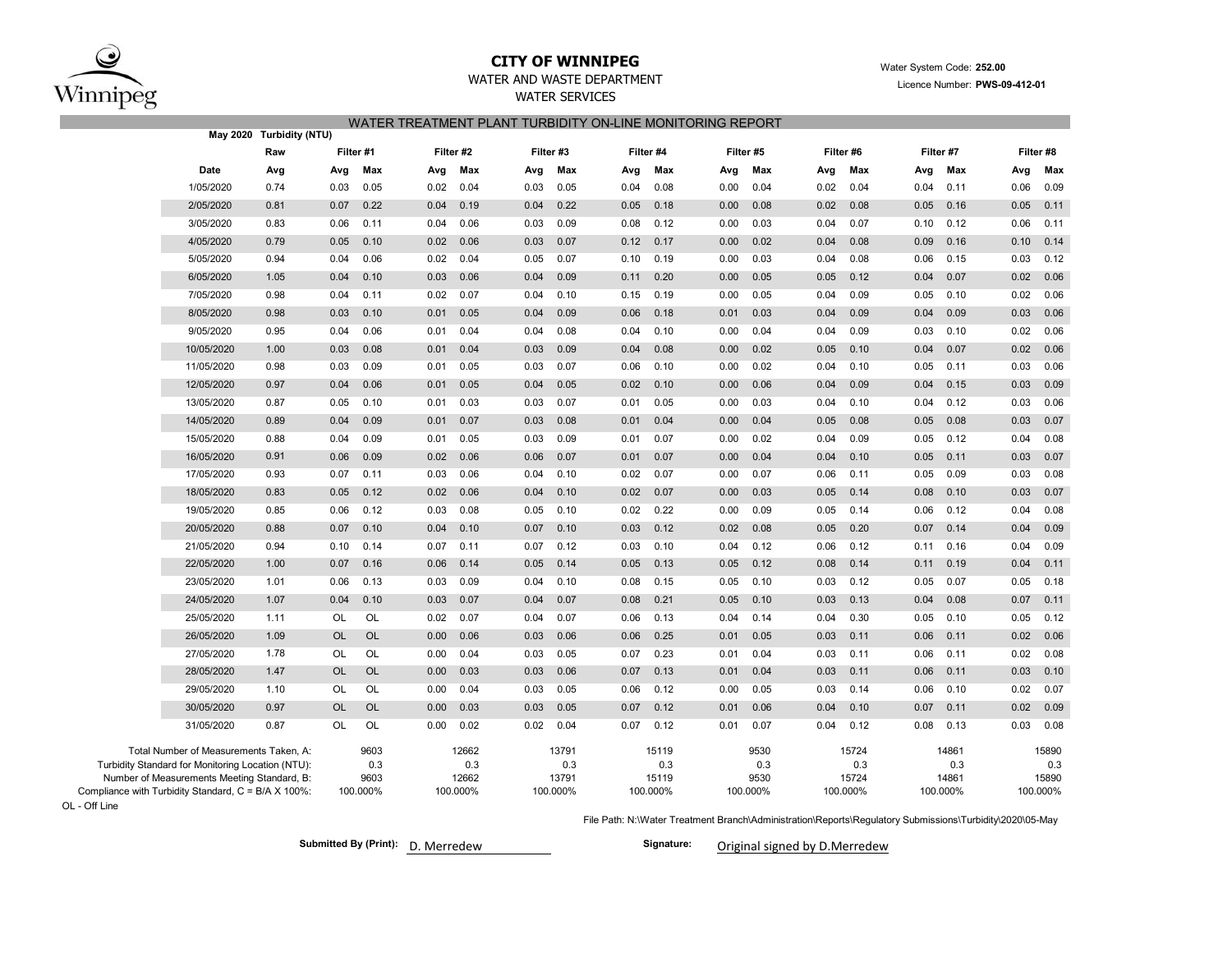

#### CITY OF WINNIPEG WATER AND WASTE DEPARTMENTENVIRONMENTAL STANDARDS DIVISION

#### **WATER TREATMENT PLANT TURBIDITY GRAB MONITORING REPORT**

| Water System Code: 252.00                                |           |                  |           |                     |           |           |           |           |           | <b>Turbidity (NTU)</b> |           |           |           |                     |           |           |           |                 |
|----------------------------------------------------------|-----------|------------------|-----------|---------------------|-----------|-----------|-----------|-----------|-----------|------------------------|-----------|-----------|-----------|---------------------|-----------|-----------|-----------|-----------------|
| Licence No. PWS-09-412-01                                |           |                  |           |                     |           |           |           |           |           |                        |           |           |           |                     |           |           |           |                 |
|                                                          |           | <b>Raw Water</b> |           | Filter <sub>1</sub> |           | Filter 2  |           | Filter 3  |           | Filter 4               |           | Filter 5  |           | Filter <sub>6</sub> |           | Filter 7  |           | <b>Filter 8</b> |
| Date                                                     | Grab      | Analyser         | Grab      | Analyser            | Grab      | Analyser  | Grab      | Analyser  | Grab      | Analyser               | Grab      | Analyser  | Grab      | Analyser            | Grab      | Analyser  | Grab      | Analyser        |
| 01-May-2020                                              | 0.77      | 0.71             | 0.09      | 0.05                | 0.08      | 0.03      | 0.11      | 0.05      | OL        | OL                     | 0.06      | 0.01      | 0.14      | 0.02                | OL        | OL        | 0.07      | 0.07            |
| 02-May-2020                                              | <b>NA</b> | <b>NA</b>        | NA        | NA                  | <b>NA</b> | <b>NA</b> | <b>NA</b> | <b>NA</b> | <b>NA</b> | NA                     | <b>NA</b> | NA        | <b>NA</b> | <b>NA</b>           | <b>NA</b> | <b>NA</b> | <b>NA</b> | <b>NA</b>       |
| 03-May-2020                                              | <b>NA</b> | <b>NA</b>        | <b>NA</b> | <b>NA</b>           | <b>NA</b> | <b>NA</b> | NA        | <b>NA</b> | <b>NA</b> | NA                     | <b>NA</b> | NA        | NA        | <b>NA</b>           | <b>NA</b> | <b>NA</b> | <b>NA</b> | <b>NA</b>       |
| 04-May-2020                                              | 0.56      | 0.80             | 0.08      | 0.09                | 0.08      | 0.05      | 0.08      | 0.05      | 0.09      | 0.12                   | 0.07      | 0.00      | 0.07      | 0.07                | 0.07      | 0.11      | 0.06      | 0.10            |
| 05-May-2020                                              | 0.56      | 0.89             | 0.09      | 0.05                | 0.07      | 0.03      | 0.08      | 0.05      | 0.09      | 0.16                   | 0.07      | 0.01      | 0.07      | 0.06                | 0.06      | 0.12      | 0.06      | 0.02            |
| 06-May-2020                                              | 0.62      | 1.01             | 0.09      | 0.06                | 0.10      | 0.03      | 0.10      | 0.06      | 0.09      | 0.16                   | 0.07      | 0.01      | 0.07      | 0.08                | 0.06      | 0.05      | 0.06      | 0.02            |
| 07-May-2020                                              | 0.61      | 0.95             | OL        | OL                  | OL        | OL        | 0.09      | 0.06      | 0.09      | 0.17                   | 0.08      | 0.01      | 0.09      | 0.07                | 0.08      | 0.05      | 0.10      | 0.02            |
| 08-May-2020                                              | 0.83      | 0.94             | 0.08      | 0.05                | 0.07      | 0.02      | 0.11      | 0.05      | 0.10      | 0.16                   | 0.10      | 0.02      | OL        | OL                  | OL        | <b>OL</b> | 0.08      | 0.03            |
| 09-May-2020                                              | <b>NA</b> | <b>NA</b>        | <b>NA</b> | <b>NA</b>           | <b>NA</b> | <b>NA</b> | <b>NA</b> | <b>NA</b> | <b>NA</b> | <b>NA</b>              | <b>NA</b> | NA        | <b>NA</b> | <b>NA</b>           | <b>NA</b> | <b>NA</b> | <b>NA</b> | <b>NA</b>       |
| 10-May-2020                                              | <b>NA</b> | <b>NA</b>        | NA        | NA                  | <b>NA</b> | <b>NA</b> | <b>NA</b> | <b>NA</b> | <b>NA</b> | <b>NA</b>              | <b>NA</b> | NA        | NA        | <b>NA</b>           | <b>NA</b> | <b>NA</b> | <b>NA</b> | <b>NA</b>       |
| 11-May-2020                                              | 0.60      | 0.96             | 0.08      | 0.05                | 0.08      | 0.03      | 0.06      | 0.04      | 0.10      | 0.06                   | 0.06      | 0.00      | 0.07      | 0.06                | 0.07      | 0.05      | 0.07      | 0.03            |
| 12-May-2020                                              | 0.55      | 0.93             | 0.07      | 0.06                | 0.07      | 0.02      | 0.07      | 0.05      | 0.08      | 0.02                   | 0.07      | 0.01      | 0.07      | 0.05                | 0.07      | 0.06      | 0.07      | 0.03            |
| 13-May-2020                                              | 0.59      | 0.79             | 0.08      | 0.06                | 0.07      | 0.02      | 0.07      | 0.05      | 0.06      | 0.01                   | 0.07      | 0.00      | 0.07      | 0.06                | 0.06      | 0.05      | 0.07      | 0.04            |
| 14-May-2020                                              | 0.82      | 0.83             | OL        | OL                  | 0.08      | 0.02      | OL        | OL        | 0.07      | 0.02                   | 0.10      | 0.00      | 0.09      | 0.07                | 0.09      | 0.05      | 0.08      | 0.03            |
| 15-May-2020                                              | 0.65      | 0.81             | 0.09      | 0.06                | OL        | OL        | 0.10      | 0.05      | 0.08      | 0.02                   | 0.08      | 0.00      | OL        | OL                  | 0.08      | 0.06      | 0.06      | 0.03            |
| 16-May-2020                                              | <b>NA</b> | <b>NA</b>        | NA        | NA                  | <b>NA</b> | <b>NA</b> | <b>NA</b> | <b>NA</b> | <b>NA</b> | <b>NA</b>              | <b>NA</b> | NA        | NA        | <b>NA</b>           | <b>NA</b> | <b>NA</b> | <b>NA</b> | <b>NA</b>       |
| 17-May-2020                                              | <b>NA</b> | <b>NA</b>        | NA        | <b>NA</b>           | <b>NA</b> | <b>NA</b> | NA        | <b>NA</b> | <b>NA</b> | <b>NA</b>              | <b>NA</b> | NA        | NA        | <b>NA</b>           | <b>NA</b> | <b>NA</b> | <b>NA</b> | <b>NA</b>       |
| 18-May-2020                                              | <b>NA</b> | <b>NA</b>        | <b>NA</b> | NA                  | <b>NA</b> | <b>NA</b> | NA        | <b>NA</b> | <b>NA</b> | <b>NA</b>              | <b>NA</b> | NA        | NA        | <b>NA</b>           | <b>NA</b> | <b>NA</b> | <b>NA</b> | <b>NA</b>       |
| 19-May-2020                                              | 0.56      | 0.92             | 0.07      | 0.08                | 0.06      | 0.04      | 0.06      | 0.07      | 0.08      | 0.03                   | 0.06      | 0.00      | 0.08      | 0.07                | 0.07      | 0.09      | 0.06      | 0.04            |
| 20-May-2020                                              | 0.63      | 0.82             | 0.08      | 0.10                | 0.07      | 0.06      | 0.07      | 0.08      | 0.11      | 0.04                   | 0.07      | 0.02      | 0.06      | 0.08                | 0.06      | 0.09      | 0.07      | 0.05            |
| 21-May-2020                                              | 0.67      | 0.82             | 0.10      | 0.12                | 0.09      | 0.08      | 0.11      | 0.10      | 0.10      | 0.04                   | 0.08      | 0.06      | 0.08      | 0.09                | 0.08      | 0.13      | 0.07      | 0.05            |
| 22-May-2020                                              | 0.68      | 0.96             | OL        | OL                  | 0.12      | 0.10      | OL        | OL        | 0.11      | 0.07                   | 0.08      | 0.08      | 0.10      | 0.12                | 0.08      | 0.17      | 0.08      | 0.04            |
| 23-May-2020                                              | <b>NA</b> | <b>NA</b>        | <b>NA</b> | NA                  | <b>NA</b> | <b>NA</b> | <b>NA</b> | <b>NA</b> | <b>NA</b> | <b>NA</b>              | <b>NA</b> | NA        | <b>NA</b> | <b>NA</b>           | <b>NA</b> | <b>NA</b> | <b>NA</b> | <b>NA</b>       |
| 24-May-2020                                              | 0.75      | 1.02             | 0.10      | 0.09                | 0.08      | 0.04      | 0.07      | 0.05      | 0.09      | 0.15                   | 0.08      | 0.07      | 0.08      | 0.05                | 0.09      | 0.04      | 0.10      | 0.07            |
| 25-May-2020                                              | 0.62      | 1.02             | OL        | <b>OL</b>           | 0.09      | 0.05      | 0.07      | 0.05      | 0.12      | 0.09                   | 0.08      | 0.07      | 0.07      | 0.05                | 0.08      | 0.06      | 0.07      | 0.09            |
| 26-May-2020                                              | <b>NA</b> | <b>NA</b>        | OL        | OL                  | <b>NA</b> | <b>NA</b> | <b>NA</b> | <b>NA</b> | <b>NA</b> | <b>NA</b>              | <b>NA</b> | NA        | ΝA        | <b>NA</b>           | <b>NA</b> | <b>NA</b> | <b>NA</b> | <b>NA</b>       |
| 27-May-2020                                              | 0.76      | 1.11             | OL        | OL                  | 0.08      | 0.01      | 0.07      | 0.03      | 0.07      | 0.07                   | 0.08      | 0.02      | 0.09      | 0.04                | 0.08      | 0.08      | 0.09      | 0.03            |
| 28-May-2020                                              | 0.87      | 1.08             | OL        | OL                  | 0.09      | 0.00      | 0.07      | 0.04      | 0.10      | 0.07                   | 0.09      | 0.02      | 0.09      | 0.05                | 0.09      | 0.06      | OL        | OL              |
| 29-May-2020                                              | 0.69      | 1.09             | OL        | OL                  | 0.08      | 0.00      | 0.08      | 0.04      | 0.12      | 0.09                   | 0.11      | 0.02      | 0.16      | 0.04                | 0.10      | 0.06      | OL        | OL              |
| 30-May-2020                                              | <b>NA</b> | <b>NA</b>        | <b>OL</b> | OL                  | <b>NA</b> | <b>NA</b> | <b>NA</b> | <b>NA</b> | <b>NA</b> | <b>NA</b>              | <b>NA</b> | <b>NA</b> | <b>NA</b> | <b>NA</b>           | <b>NA</b> | <b>NA</b> | <b>NA</b> | <b>NA</b>       |
| 31-May-2020                                              | 0.65      | 0.90             | <b>OL</b> | OL                  | OL        | OL        | 0.07      | 0.03      | 0.08      | 0.08                   | 0.09      | 0.01      | 0.11      | 0.05                | 0.08      | 0.12      | 0.07      | 0.02            |
| Total number of measurements taken, A:                   |           |                  | 13        |                     | 18        |           | 19        |           | 20        |                        | 21        |           | 19        |                     | 19        |           | 19        |                 |
| <b>Turbidity Standard for Monitoring Location (NTU):</b> |           |                  | 0.30      |                     | 0.30      |           | 0.30      |           | 0.30      |                        | 0.30      |           | 0.30      |                     | 0.30      |           | 0.30      |                 |
| Number of measurements meeting standard, B:              |           |                  | 13        |                     | 18        |           | 19        |           | 20        |                        | 21        |           | 19        |                     | 19        |           | 19        |                 |
| Compliance with Turbidity Standard, C= B/A X 100%:       |           |                  | 100%      |                     | 100%      |           | 100%      |           | 100%      |                        | 100%      |           | 100%      |                     | 100%      |           | 100%      |                 |

NS: No Sample NA: Not Analyzed OL: Off-Line NR: No Result IM: Instrument Maintenance

#### **Comments:**

Filter 1 was offline for maintenance from May 25-31, 2020.

 **Report Compiled By: H. Demchenko**

> **Authorized in Sample Manager By: B. Bradford**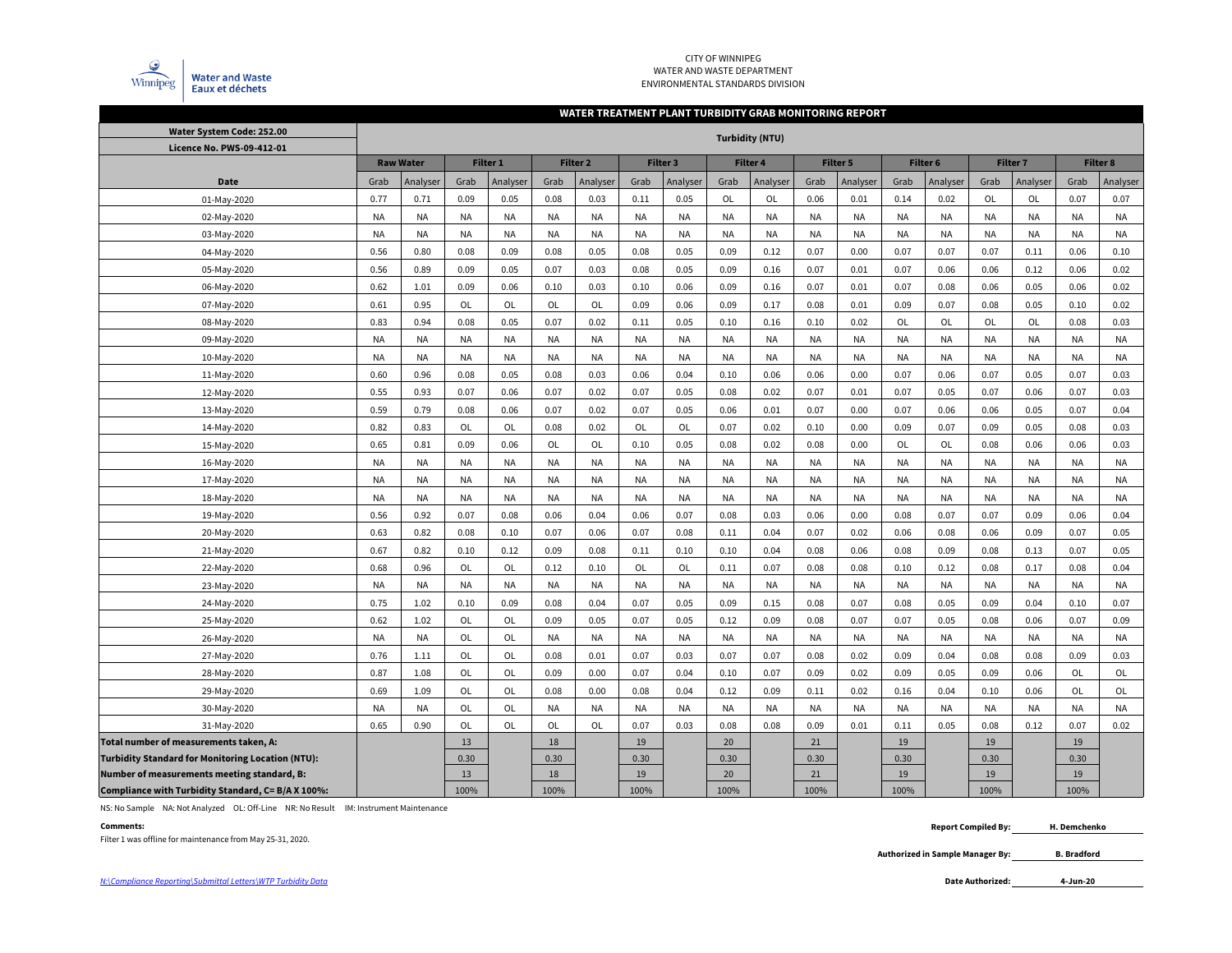

**City Of Winnipeg**

Water and Waste Department Water Services

WATER TREATMENT PLANT FREE CHLORINE ON-LINE MONITORING REPORT

Deacon Booster Pumping Station

| Water System Code:     |
|------------------------|
| Licence Number:        |
| <b>Report Created:</b> |

Water System Code: **252.00** Licence Number: **PWS-09-412-01**

01 June 2020 **Report Period: May 2020** 

|                                             |                                      | <b>BRANCH1</b><br>[mg/L] |         | <b>BRANCH 2</b><br>[mg/L] |         |
|---------------------------------------------|--------------------------------------|--------------------------|---------|---------------------------|---------|
|                                             | Date                                 | Average                  | Minimum | Average                   | Minimum |
|                                             | 01/05/2020                           | 1.28                     | 1.19    | 1.33                      | 1.23    |
|                                             | 02/05/2020                           | 1.26                     | 0.87    | 1.28                      | 0.99    |
|                                             | 03/05/2020                           | 1.21                     | 1.01    | 1.16                      | 1.07    |
|                                             | 04/05/2020                           | 1.10                     | 1.03    | 1.10                      | 1.02    |
|                                             | 05/05/2020                           | 1.11                     | 1.01    | 1.10                      | 1.01    |
|                                             | 06/05/2020                           | 1.11                     | 1.05    | 1.10                      | 1.03    |
|                                             | 07/05/2020                           | 1.09                     | 1.05    | 1.08                      | 1.02    |
|                                             | 08/05/2020                           | 1.33                     | 0.64    | 1.12                      | 0.89    |
|                                             | 09/05/2020                           | 1.10                     | 1.06    | 1.05                      | 0.98    |
|                                             | 10/05/2020                           | 1.15                     | 1.10    | 1.09                      | 1.03    |
|                                             | 11/05/2020                           | 1.14                     | 1.07    | 1.15                      | 1.09    |
|                                             | 12/05/2020                           | 1.14                     | 1.08    | 1.14                      | 1.02    |
|                                             | 13/05/2020                           | 1.16                     | 1.07    | 1.11                      | 1.01    |
|                                             | 14/05/2020                           | 1.16                     | 1.09    | 1.14                      | 1.05    |
|                                             | 15/05/2020                           | 1.13                     | 1.08    | 1.11                      | 1.03    |
|                                             | 16/05/2020                           | 1.11                     | 1.09    | 1.12                      | 1.06    |
|                                             | 17/05/2020                           | 1.13                     | 1.08    | 1.11                      | 1.02    |
|                                             | 18/05/2020                           | 1.24                     | 1.18    | 1.19                      | 1.13    |
|                                             | 19/05/2020                           | 1.22                     | 1.11    | 1.21                      | 1.14    |
|                                             | 20/05/2020                           | 1.20                     | 1.14    | 1.23                      | 1.17    |
|                                             | 21/05/2020                           | 1.16                     | 1.10    | 1.18                      | 1.08    |
|                                             | 22/05/2020                           | 1.22                     | 1.12    | 1.24                      | 1.18    |
|                                             | 23/05/2020                           | 1.23                     | 1.16    | 1.25                      | 1.18    |
|                                             | 24/05/2020                           | 1.22                     | 1.14    | 1.26                      | 1.19    |
|                                             | 25/05/2020                           | 1.20                     | 1.10    | 1.22                      | 1.11    |
|                                             | 26/05/2020                           | 1.25                     | 1.18    | 1.24                      | 1.17    |
|                                             | 27/05/2020                           | 1.23                     | 1.17    | 1.23                      | 1.16    |
|                                             | 28/05/2020                           | 1.14                     | 1.05    | 1.17                      | 0.99    |
|                                             | 29/05/2020                           | 1.16                     | 1.09    | 1.14                      | 1.06    |
|                                             | 30/05/2020                           | 1.18                     | 1.11    | 1.16                      | 1.11    |
|                                             | 31/05/2020                           | 1.21                     | 1.15    | 1.18                      | 1.10    |
|                                             |                                      |                          |         |                           |         |
|                                             | Total Number of Measurements, A:     |                          | 21583   |                           | 21600   |
|                                             | Minimum Free Chlorine Standard:      |                          | 0.5     |                           | 0.5     |
| Number of Measurements Meeting Standard, B: |                                      |                          | 21583   |                           | 21600   |
|                                             | COMPLIANCE, $C = B/A \times 100\%$ : |                          | 100.00  |                           | 100.00  |

File Path: N:\Water Treatment Branch\Administration\Reports\Regulatory Submissions\Chlorine\2020\05-May

Submitted By (Print): D. Merredew

Signature: Original signed by D. Merredew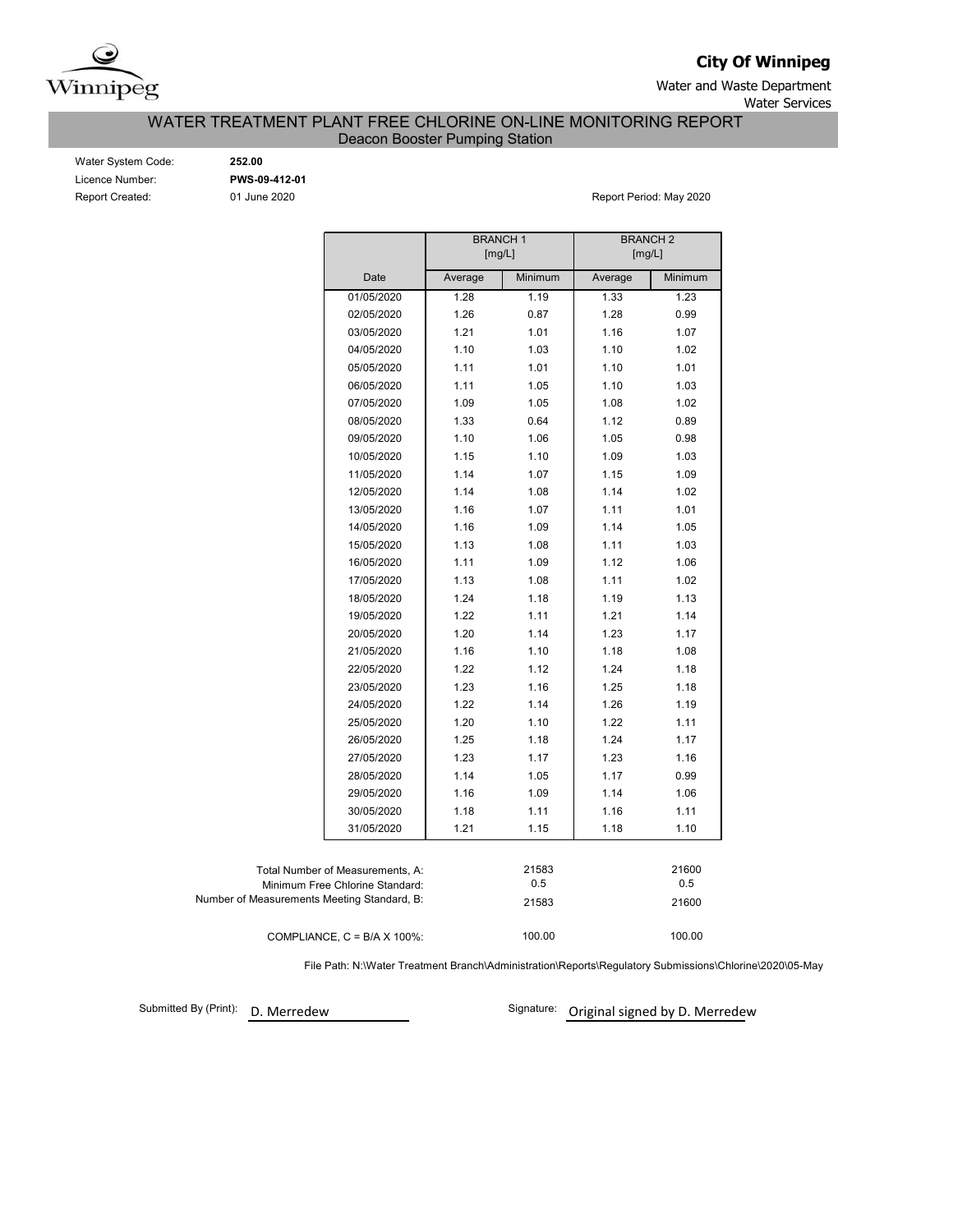| Winnipèg |  |
|----------|--|

**Water and Waste** Eaux et déchets

### CITY OF WINNIPEG WATER AND WASTE DEPARTMENT ENVIRONMENTAL STANDARDS DIVISION

# **WATER TREATMENT PLANT CHLORINE GRAB MONITORING REPORT**

| <b>Water System Code: 252.00</b><br><b>Licence No. PWS-09-412-01</b> |           | <b>Deacon Booster Pumping Station Branch 1</b> |                                 |                             | <b>Deacon Booster Pumping Station Branch 2</b> |                                 |
|----------------------------------------------------------------------|-----------|------------------------------------------------|---------------------------------|-----------------------------|------------------------------------------------|---------------------------------|
|                                                                      |           | <b>Free Chlorine (mg/L)</b>                    | <b>Total Chlorine</b><br>(mg/L) | <b>Free Chlorine (mg/L)</b> |                                                | <b>Total Chlorine</b><br>(mg/L) |
| Date                                                                 | Analyser  | Grab                                           | Grab                            | Analyser                    | Grab                                           | Grab                            |
| 01-May-2020                                                          | 1.33      | 1.29                                           | 1.45                            | 1.30                        | 1.33                                           | 1.42                            |
| 02-May-2020                                                          | NA        | <b>NA</b>                                      | NA                              | <b>NA</b>                   | <b>NA</b>                                      | <b>NA</b>                       |
| 03-May-2020                                                          | NA        | NA                                             | NA                              | <b>NA</b>                   | NA                                             | NA                              |
| 04-May-2020                                                          | 1.11      | 1.08                                           | 1.26                            | 1.16                        | 1.13                                           | 1.20                            |
| 05-May-2020                                                          | 1.09      | 1.13                                           | 1.33                            | 1.08                        | 1.08                                           | 1.30                            |
| 06-May-2020                                                          | 1.12      | 1.17                                           | 1.29                            | 1.10                        | 1.13                                           | 1.24                            |
| 07-May-2020                                                          | 1.10      | 1.18                                           | 1.31                            | 1.10                        | 1.13                                           | 1.26                            |
| 08-May-2020                                                          | 1.10      | 1.12                                           | 1.28                            | 1.07                        | 1.12                                           | 1.25                            |
| 09-May-2020                                                          | ΝA        | NA                                             | NA                              | <b>NA</b>                   | ΝA                                             | NA                              |
| 10-May-2020                                                          | NA        | NA                                             | NA                              | NA                          | NA                                             | NA                              |
| 11-May-2020                                                          | 1.18      | 1.13                                           | 1.34                            | 1.11                        | 1.17                                           | 1.29                            |
| 12-May-2020                                                          | 1.11      | 1.06                                           | 1.25                            | 1.19                        | 1.13                                           | 1.28                            |
| 13-May-2020                                                          | 1.16      | 1.20                                           | 1.38                            | 1.09                        | 1.15                                           | 1.30                            |
| 14-May-2020                                                          | 1.21      | 1.17                                           | 1.37                            | 1.16                        | 1.18                                           | 1.37                            |
| 15-May-2020                                                          | 1.13      | 1.16                                           | 1.38                            | 1.12                        | 1.18                                           | 1.35                            |
| 16-May-2020                                                          | NA        | NA                                             | NA                              | NA                          | <b>NA</b>                                      | NA                              |
| 17-May-2020                                                          | NA        | NA                                             | <b>NA</b>                       | <b>NA</b>                   | ΝA                                             | NA                              |
| 18-May-2020                                                          | ΝA        | ΝA                                             | NA                              | NA                          | ΝA                                             | NA                              |
| 19-May-2020                                                          | 1.25      | 1.22                                           | 1.36                            | 1.22                        | 1.20                                           | 1.38                            |
| 20-May-2020                                                          | 1.22      | 1.19                                           | 1.38                            | 1.25                        | 1.22                                           | 1.33                            |
| 21-May-2020                                                          | 1.17      | 1.12                                           | 1.32                            | 1.20                        | 1.20                                           | 1.37                            |
| 22-May-2020                                                          | $1.20\,$  | 1.25                                           | 1.39                            | 1.22                        | 1.24                                           | 1.47                            |
| 23-May-2020                                                          | NA        | NA                                             | <b>NA</b>                       | <b>NA</b>                   | NA                                             | NA                              |
| 24-May-2020                                                          | 1.22      | 1.23                                           | 1.43                            | 1.31                        | 1.31                                           | 1.44                            |
| 25-May-2020                                                          | 1.17      | 1.15                                           | 1.36                            | 1.18                        | 1.22                                           | 1.39                            |
| 26-May-2020                                                          | <b>NA</b> | <b>NA</b>                                      | <b>NA</b>                       | <b>NA</b>                   | <b>NA</b>                                      | <b>NA</b>                       |
| 27-May-2020                                                          | 1.26      | 1.20                                           | 1.42                            | 1.24                        | 1.27                                           | 1.40                            |
| 28-May-2020                                                          | 1.14      | 1.16                                           | 1.34                            | 1.19                        | $1.18\,$                                       | 1.28                            |
| 29-May-2020                                                          | 1.19      | 1.13                                           | 1.33                            | 1.17                        | 1.15                                           | 1.33                            |
| 30-May-2020                                                          | NA        | <b>NA</b>                                      | NA                              | NA                          | NA                                             | NA                              |
| 31-May-2020                                                          | 1.20      | 1.20                                           | 1.38                            | 1.16                        | 1.23                                           | 1.38                            |
| Total number of measurements taken, A:                               |           | 21                                             |                                 |                             | 21                                             |                                 |
| <b>Chlorine Standard for Monitoring Location (mg/L):</b>             |           | 0.50                                           |                                 |                             | 0.50                                           |                                 |
| Number of measurements meeting standard, B:                          |           | 21                                             |                                 |                             | 21                                             |                                 |
| Compliance with Chlorine Standard, C= B/A X 100%:                    |           | 100%                                           |                                 |                             | 100%                                           |                                 |

NS: No Sample NA: Not Analyzed OL: Off-Line NR: No Result IM: Instrument Maintenance

| Comments: | . Compiled Bv:<br>Report C | d. Demchenko |
|-----------|----------------------------|--------------|
|           |                            |              |

**Authorized By:**

**B. Bradford**

N:\Compliance Reporting\Submittal Letters\WTP Chlorine Data **Date Authorized:**

**4-Jun-20**